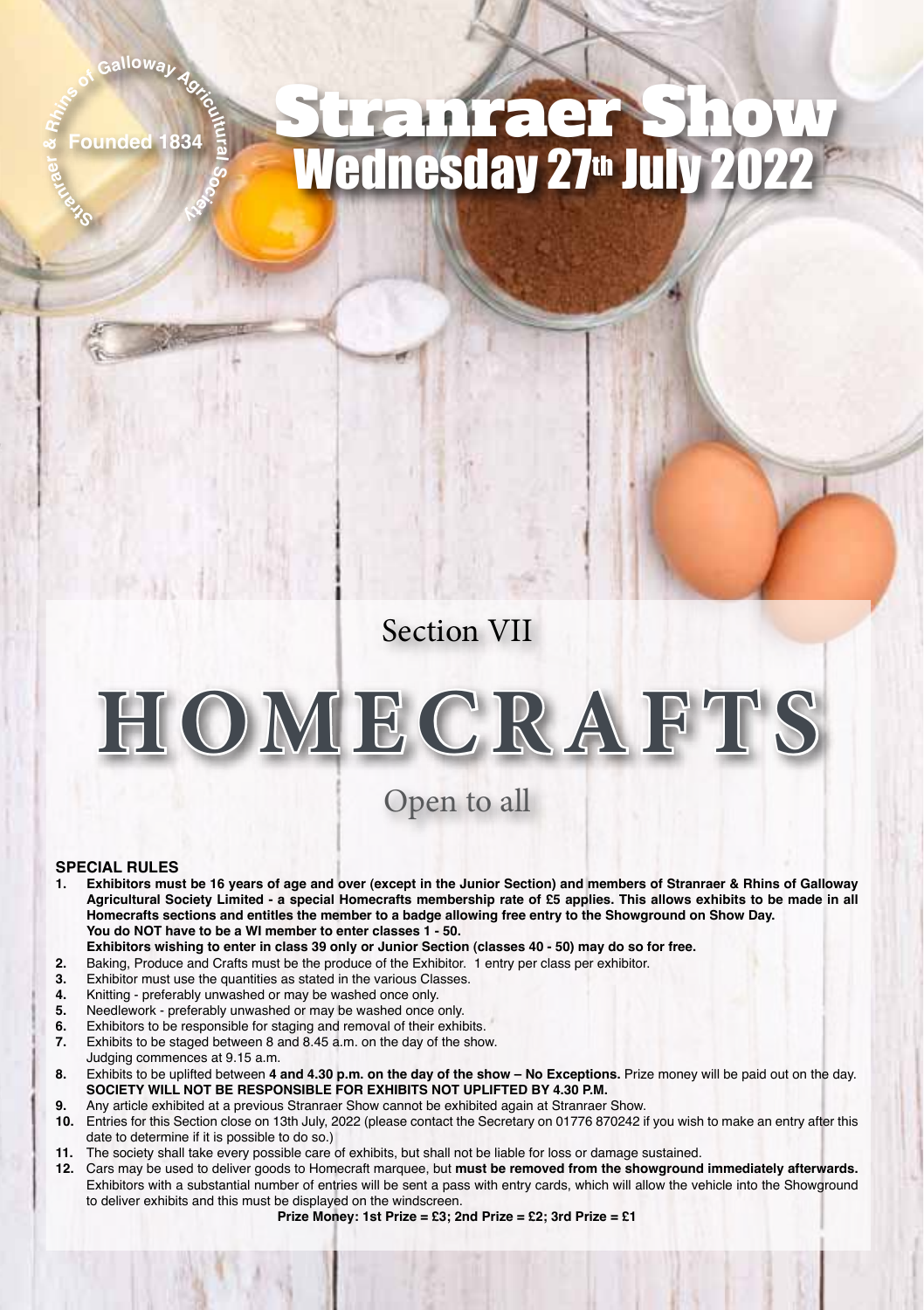## **Baking**

#### **(a) Plain Baking**

- 1. 2 Girdle Scones
- 2. 3 Pancakes
- 3. 3 Cheese Scones
- 4. 3 Plain Oven Scones

#### **(b) Cakes**

- 9. 3 Shortbread Biscuits
- 10. Sultanta and Cherry Cake
- 11. 3 Gypsy Creams
- 12. Gingerbread
- **(c) Produce**
- 17. Raspberry Jam
- 18. Strawberry Jam
- 19. Marmalade
- 20. Lemon Curd
- 21. Small bottle of Salad Dressing
- 5. 3 Crumpets
- 6. Banana Loaf
- 7. Fruit Loaf
- 8. 1 Cheese Scone, 1 Plain Scone, 1 Pancake
- 13. 3 Pieces of Chocolate Traybake (uncooked)
- 14. 3 Oatie Biscuits
- 15. 4 Egg Sponge Sandwich (unfilled)
- 16. Rhubarb Tart (Shortcrust)
- 22. Jar of Fudge
- 23. 6 Truffles
- 24. 3 Sticks of Rhubarb
- 25. Single Fresh Bloom in a vase

**Note:** A Special Prize of £5 will be awarded to the Exhibitor gaining most points in each of the above 3 Sections. **Perpetual Trophy - Salver donated by the late Mrs Betty McDowall for the overall winner in the Baking Section.**

## **CRAFTS**

- 26. Drawing Any medium no larger than A4
- 27. Baby's Hat\* *(pattern on back page)*
- 28. Best Use of 100g Wool
- 29. Article in Crochet
- 30. Premature Baby's Cardigan*\**
- 31. Sewn Shopping Bag
- 32. New Baby Card not computer generated
- 33. Article in Cross Stitch
- 34. Black & White photo with an Agricultural theme
- 35. Pram Toy (any craft)
- 36. Wedding corsage (artificial flowers)
- 37. Any article in a craft not listed
- 38. A handwritten Envelope addressed to show secretary
- 39. Any article by a senior citizen

**\*All entries in class 27 and 30 will be donated to the Clenoch Birthing Suite. Please state on entry form if you DO NOT wish your entry to be donated**

**£5 prize for most points in Crafts Section**

**Perpetual Trophy presented by Mrs Irene Martindale for most points in Craft Section**

**PERPETUAL CHALLENGE TROPHY presented by Wigtown District Council and £5 presented by the Rhins of Galloway Agricultural Society to the Exhibitor gaining most points in classes 1-38 • OVERALL WINNER of the Baking and Crafts Sections.**

Points to be calculated: 1st prize  $=$  5 pts: 2nd prize  $=$  3 pts: 3rd prize  $=$  2 pts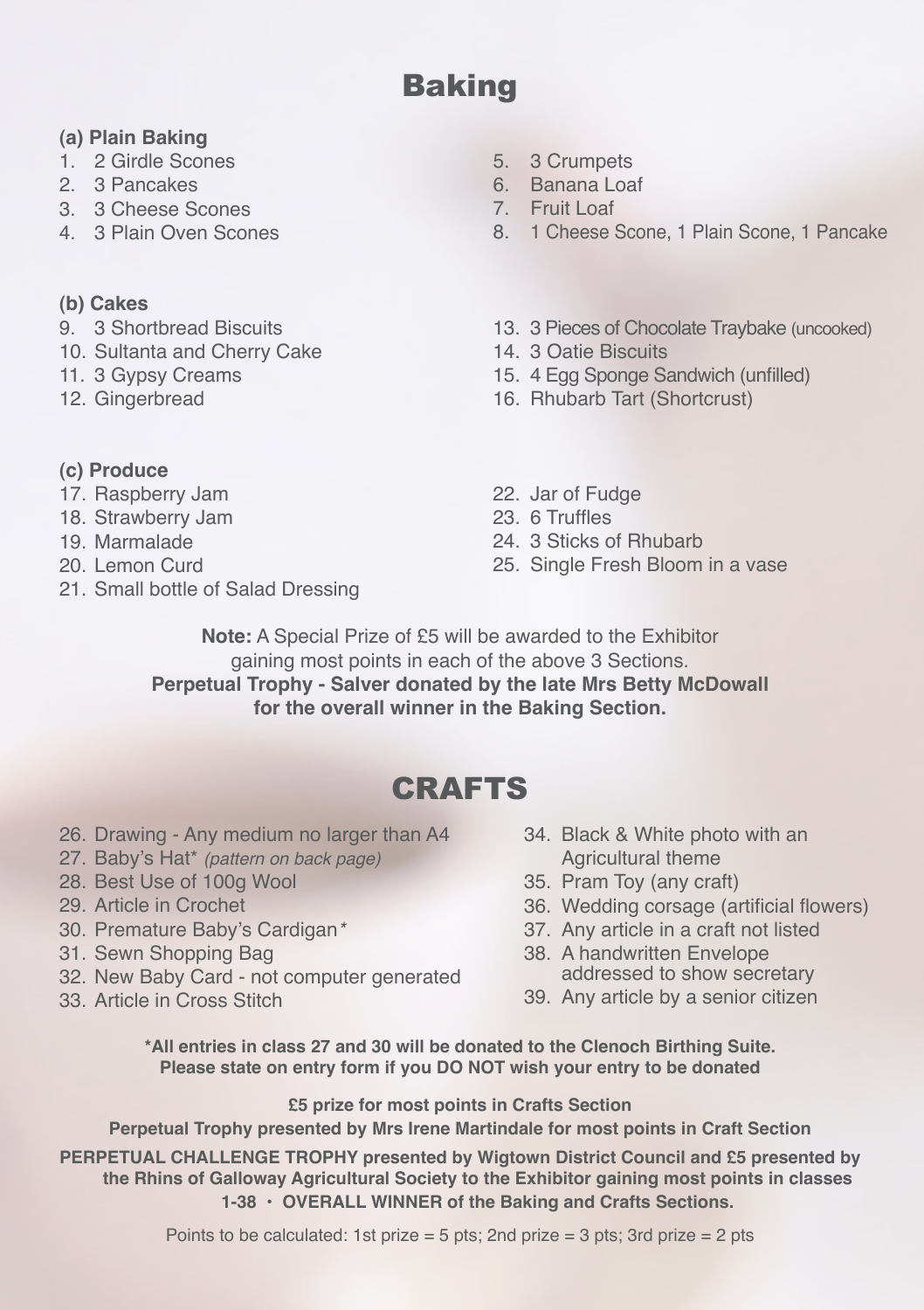**Free entry. Articles to be exhibitors own work and shown on a small plate** 

## Junior Section

Age 10 and under

**Trophy donated by Mrs Janet Modrate and prize of £10 donated by Mrs Mary Kirkpatrick to exhibitor gaining most points in classes 40-44.**

- 40. 3 Cheese Scones
- 41. 3 Pieces of Traybake (uncooked)
- 42. Sock Puppet

43. Pasta Necklace

44. Garden Flowers in a jam jar

## Junior Section

Age 11 - 15

**Trophy donated by the late Mrs Betty McDowall and prize of £10 donated by Mrs Mary Kirkpatrick to exhibitor gaining most points in section.**

#### **THEME: PICNIC**

Each exhibitor to make the following items. Space allowed 60cm x 60cm. Items will be judged in individual classes with an additional 10 points (max) available for the appearance and display of whole entry

45. 3 small Sausage Rolls

46. 3 Sandwiches

47. 3 Pieces of Traybake

- 48. Invitation to a Picnic
- 49. Fruit Drink
- 50. Points out of 10 for Appearance & Display

## Inter-WI Competition

#### **Each WI should pay the £5 Homecrafts membership in order to enter classes 51 & 52 Prize of £5 to each winner**

#### 51. **HOUSEWIVES**

Theme: **"Children's Nursery"** (space allowed 24") Each W.I. to exhibit: 24 inch pizzas 3 Small Sausage Rolls

3 Butterfly Cakes

3 Gingerbread Men 3 Pieces of Traybake (uncooked)<br>3 Butterfly Cakes 3 A fruit smoothie

#### 52. **HANDCRAFTS**

Theme: **"Children's Nursery"** (maximum space allowed 26") Each W.I. to exhibit:

Child's Apron Toy (any craft) Child's Hat (double knitting) Cloakroom name plaque (any craft) Decorated Pencil Jar (any medium) Small cushion (any craft)

#### **The Hannah Memorial Trophy** to be presented to the Winning w.i. (housewives)

#### **The McGeoch Salver**

to be presented to the winning w.i. (handcrafts)